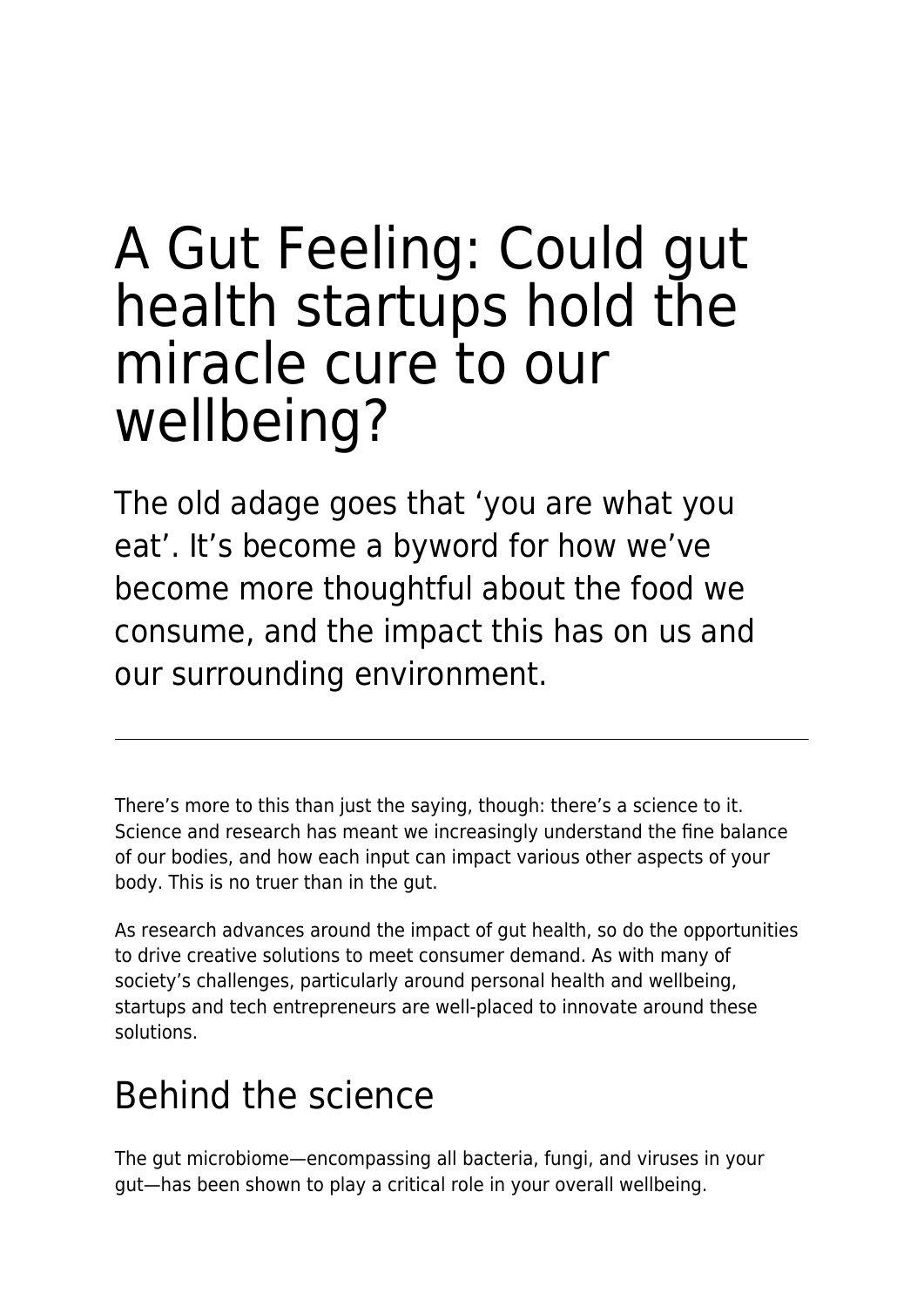Your digestive system, for one, is closely connected to your gut health: an unhealthy gut can contribute greatly to weight gain and obesity. There are also a number of gastrointestinal disorders, like IBS and colitis, that are impacted by the balance of your gut microbiome. The fact that more than [40% of people](https://pubmed.ncbi.nlm.nih.gov/32294476/) [globally](https://pubmed.ncbi.nlm.nih.gov/32294476/) now suffer from these gastrointestinal disorders shows the scale of the problem and the need for effective solutions.

There's also a close link between your skin and your gut—often referred to as the 'gut-skin axis'. Research around this underlines the relationship between your diet (and how it impacts the balance of your gut microbiome) and skin conditions like psoriasis, acne, and dermatitis. The startup Fermento is developing a range of probiotics to target healthy skin and general immunity, tapping into the powerful role that the gut plays in overall wellbeing.

Research into women's health has also benefited from our stronger understanding of gut health. Gas, bloating, and constipation that many women face during menstruation, pregnancy, and menopause are often a result of gut health problems. The startup her1, which raised a  $\epsilon$ 5.5M seed round last July, develops supplements for women that offer gut health support at key stages over their lifetime.

Gut health benefits aren't purely physical: there's also a strong link to mental health. The gut has often been dubbed the 'second brain', on account of its close link to the central nervous system and its impact on mood regulating. It produces many of the same neurotransmitters—like serotonin and dopamine—that the brain does. Startups like Kallyope (which has raised \$243M to date) are developing new medicines that can capitalise on this gut-brain axis.

## The opportunity for startups

For startups looking to support and enhance gut health science, the market opportunity is already vast. The maturity of scientific research has accelerated consumer interest in gut health and the overall value of the market. The global digestive health market is expected to reach a value of \$72B by 2027. Technology, as with other areas of healthcare, will play a key role in growing this further: the global telehealth market is predicted to reach \$475B by 2026.

As awareness increases alongside consumer interest, so will the need for development around diagnosis and care solutions. There's a huge opportunity for companies looking to widen access to microbiome diagnosis and hydrogen breath tests, which supports individual understanding of gut health. Care solutions are also a ripe area for development, whether this is through symptom tracking, digital advice, or digital lifestyle support around gut health.